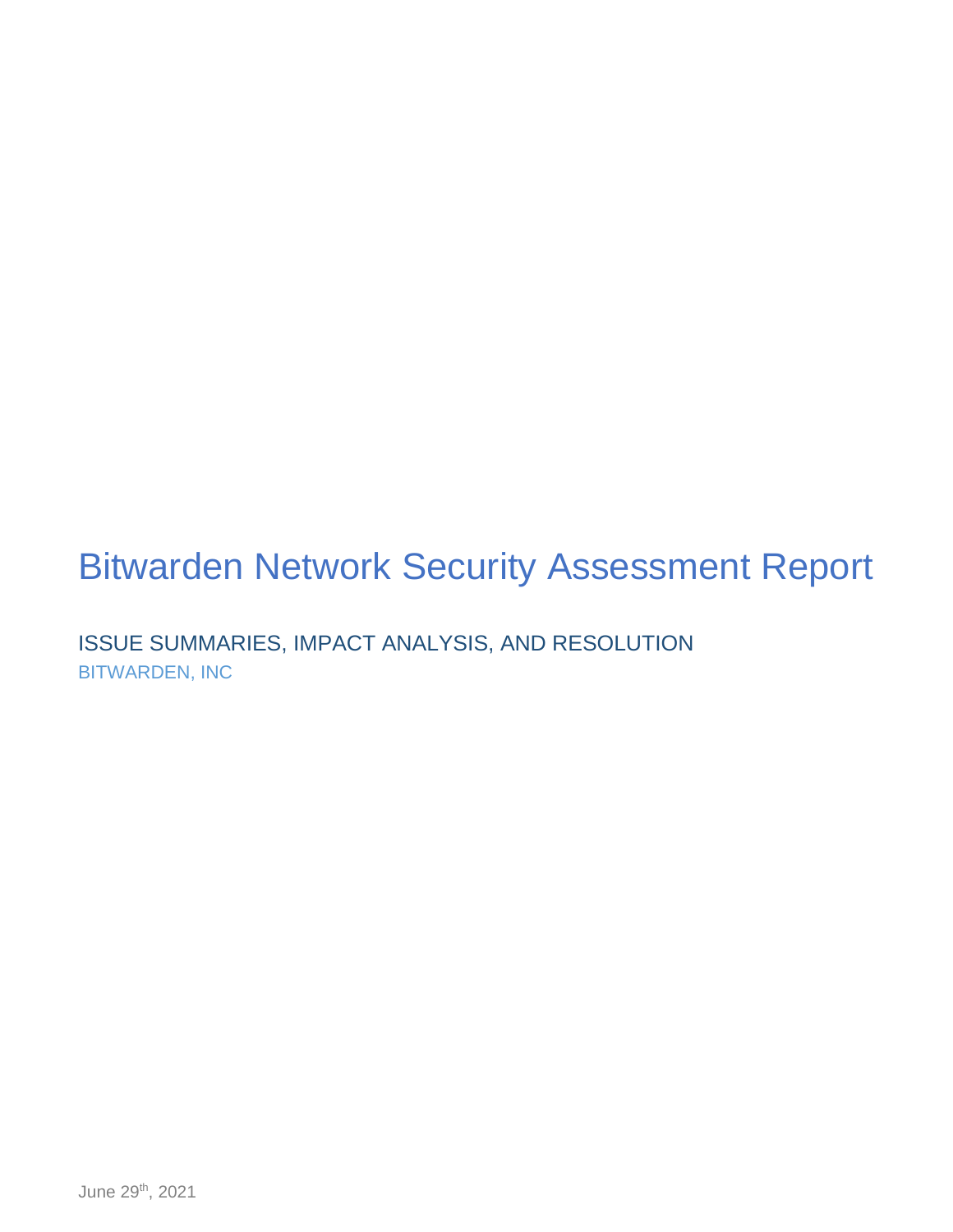# **Table of Contents**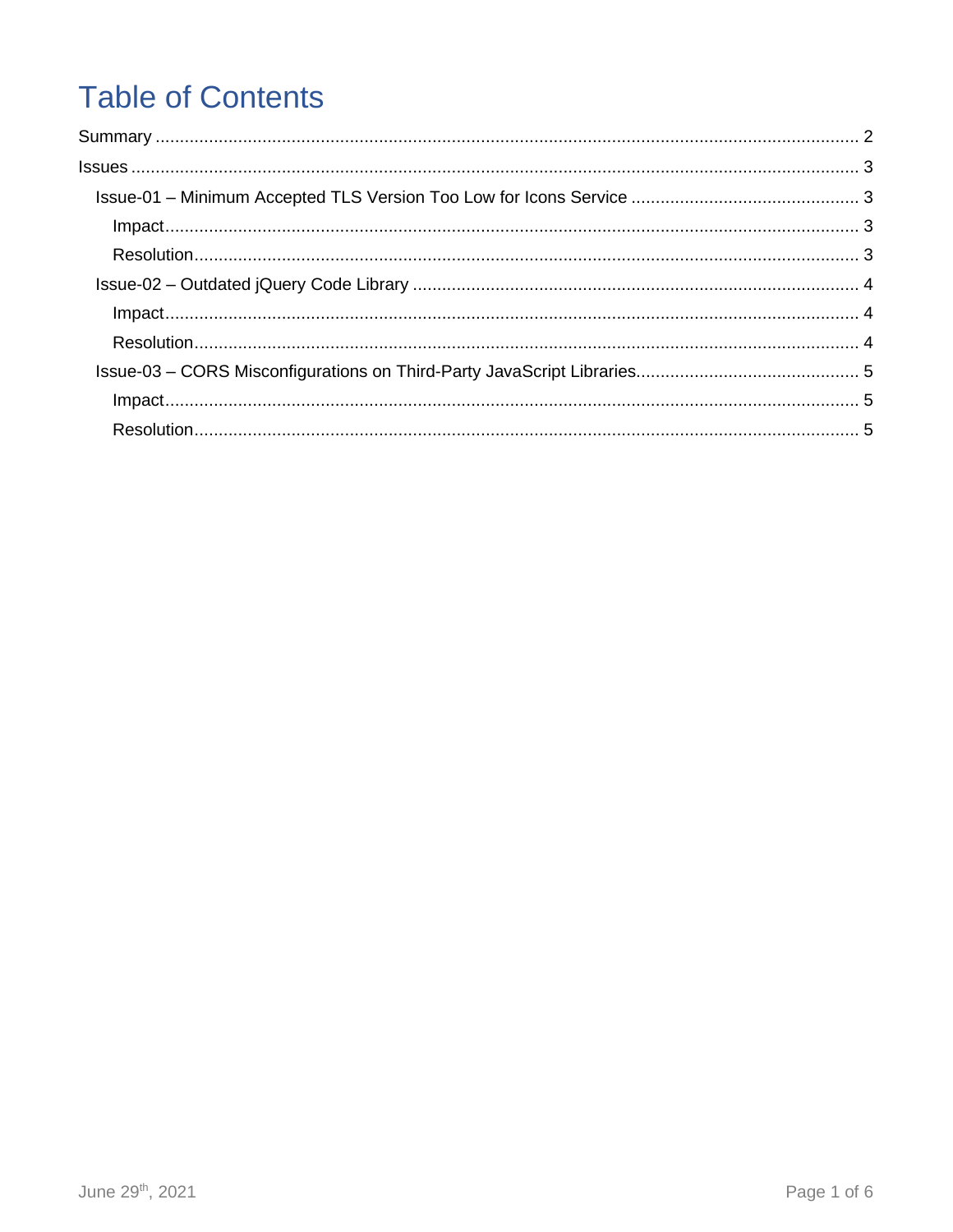## **Summary**

In June, 2021, Bitwarden hired security firm Insight Risk Consulting to evaluate the security of the Bitwarden network perimeter as well as penetration testing and vulnerability assessments against Bitwarden web services and applications. The scope of this assessment included the Bitwarden product website, web vault application, and backend server systems that power our applications such as the APIs, database, and hosting infrastructure.

During the tests performed by the Insight Risk Consulting team, no exploitable vulnerabilities were discovered and three issues of moderate severity were highlighted. These results are very positive, especially given the extensive size and complexity of Bitwarden's overall infrastructure.

This report was prepared by the Bitwarden team to cover the scope of the identified issues, how they affect the Bitwarden platform and its users, and what steps (if any) have been taken (or are planned) to resolve the issues. For completeness, a copy of the executive summary delivered by Insight Risk Consulting has also been attached to this report.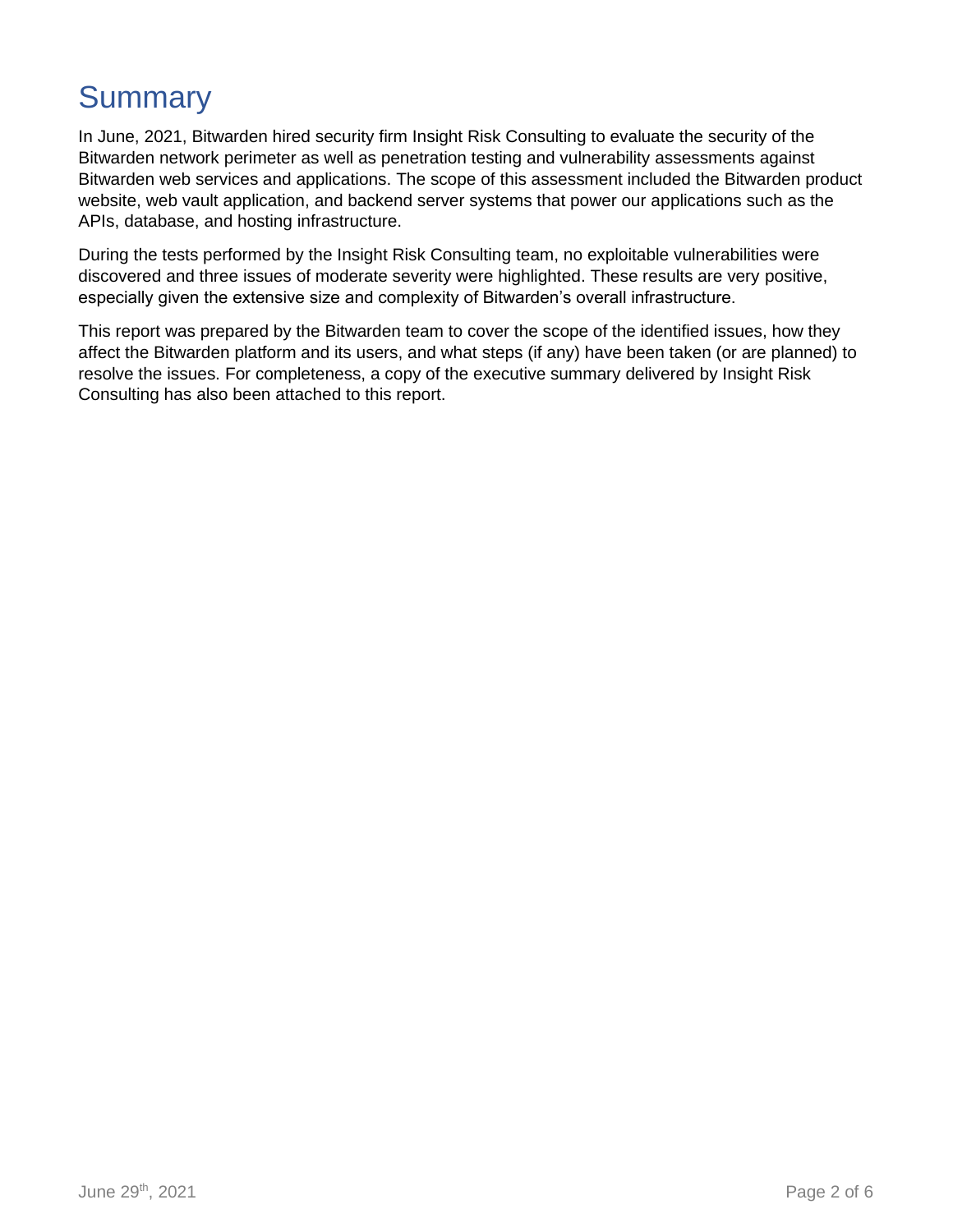## **Issues**

## **Issue-01 – Minimum Accepted TLS Version Too Low for Icons Service**

Bitwarden operates an icon server at icons.bitwarden.net that is used to display user-friendly icon images related to the website being stored next to login items in the vault listing. Cloudflare, our proxy service, was configured with a default minimum TLS version value of 1.0.

#### **Impact**

Certain devices could connect to the icon service using TLS version 1.0, which has the possibility of introducing cryptographic design flaws.

### **Resolution**

Cloudflare, our proxy service, has been configured to require TLS 1.2 as the minimum accepted version on the entire \*.bitwarden.net domain.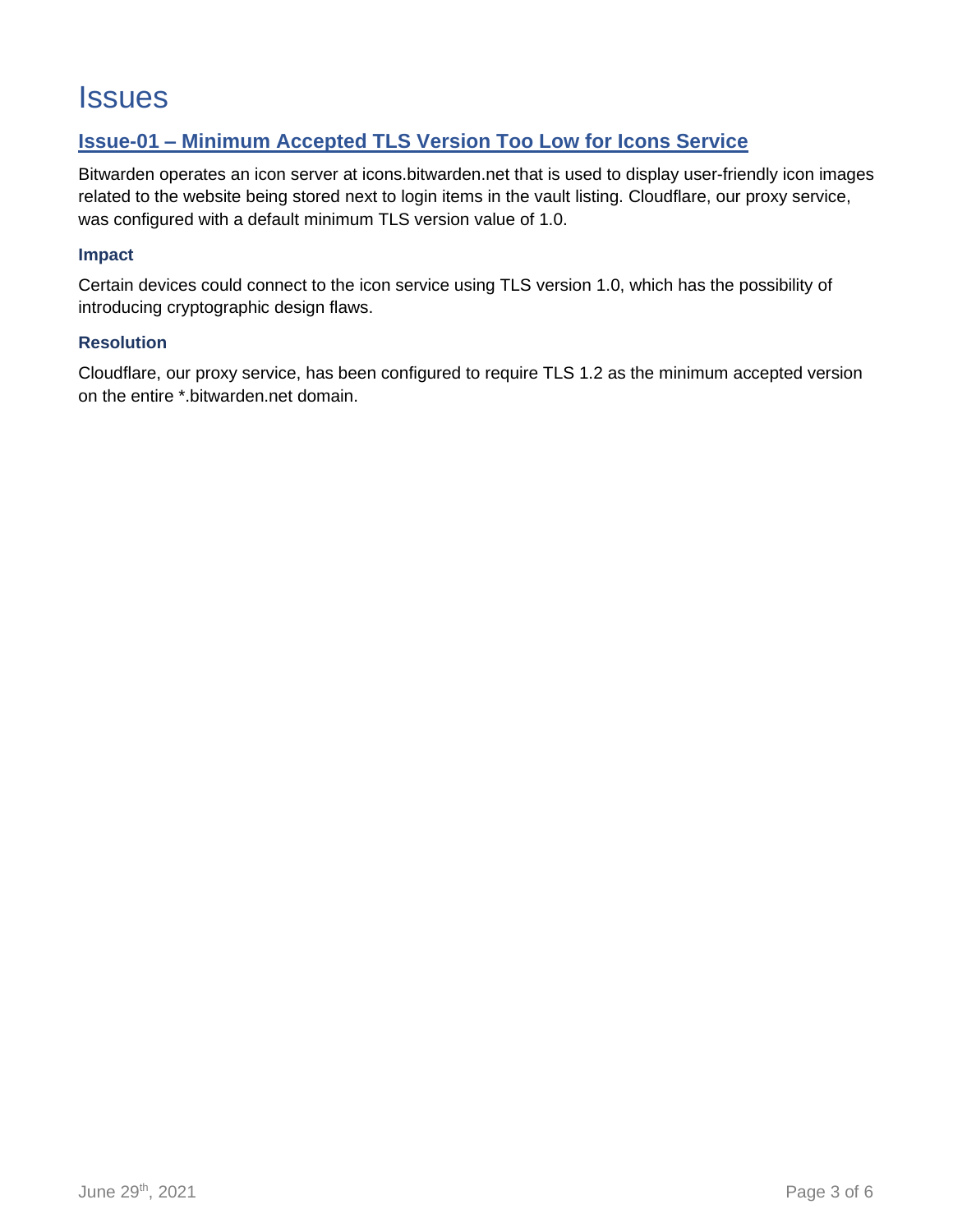## **Issue-02 – Outdated jQuery Code Library**

The Bitwarden product website (bitwarden.com) utilizes jQuery as a third-party JavaScript library that enables key functionality. The version of jQuery being utilized was 3.4.1, which has known vulnerabilities that have been patched in more recent versions.

### **Impact**

After evaluating our use of jQuery, it was determined that we were not subject to any exploitation of the vulnerabilities known in jQuery 3.4.1.

## **Resolution**

As is customary with third-party library maintenance, the jQuery library was updated to the latest version at the time, version 3.6.0.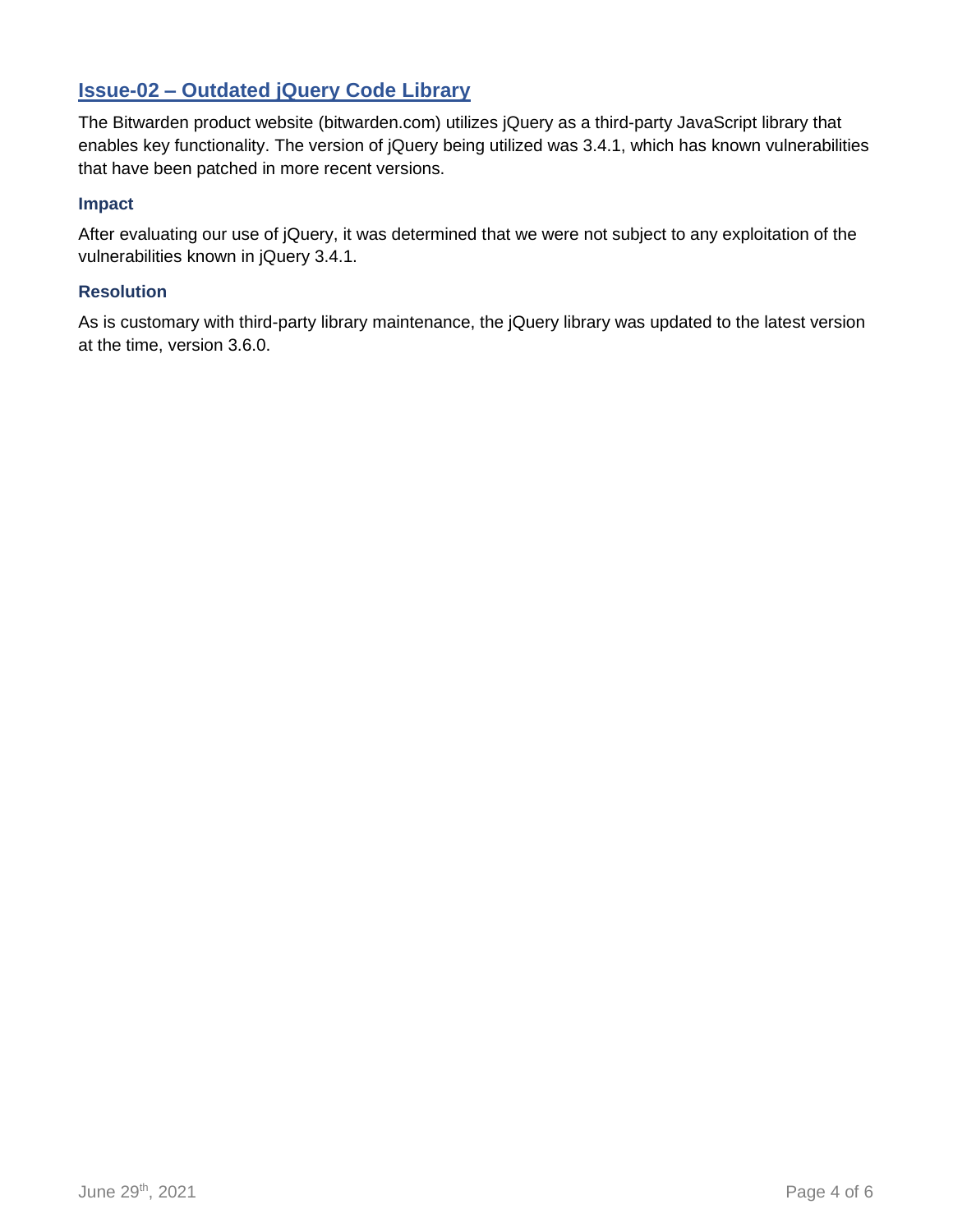## **Issue-03 – CORS Misconfigurations on Third-Party JavaScript Libraries**

Several misconfigurations of CORS headers were detected on third-party libraries that are referenced by the Bitwarden product website and help documentation (bitwarden.com).

#### **Impact**

CORS header misconfigurations on domains hosting third-party libraries referenced by our website does not impose any security issues.

### **Resolution**

CORS header configurations on third-party domains are considered out of scope for this exercise. This issue required no action and has been deemed to be a false-positive from the scanning tools used during this assessment.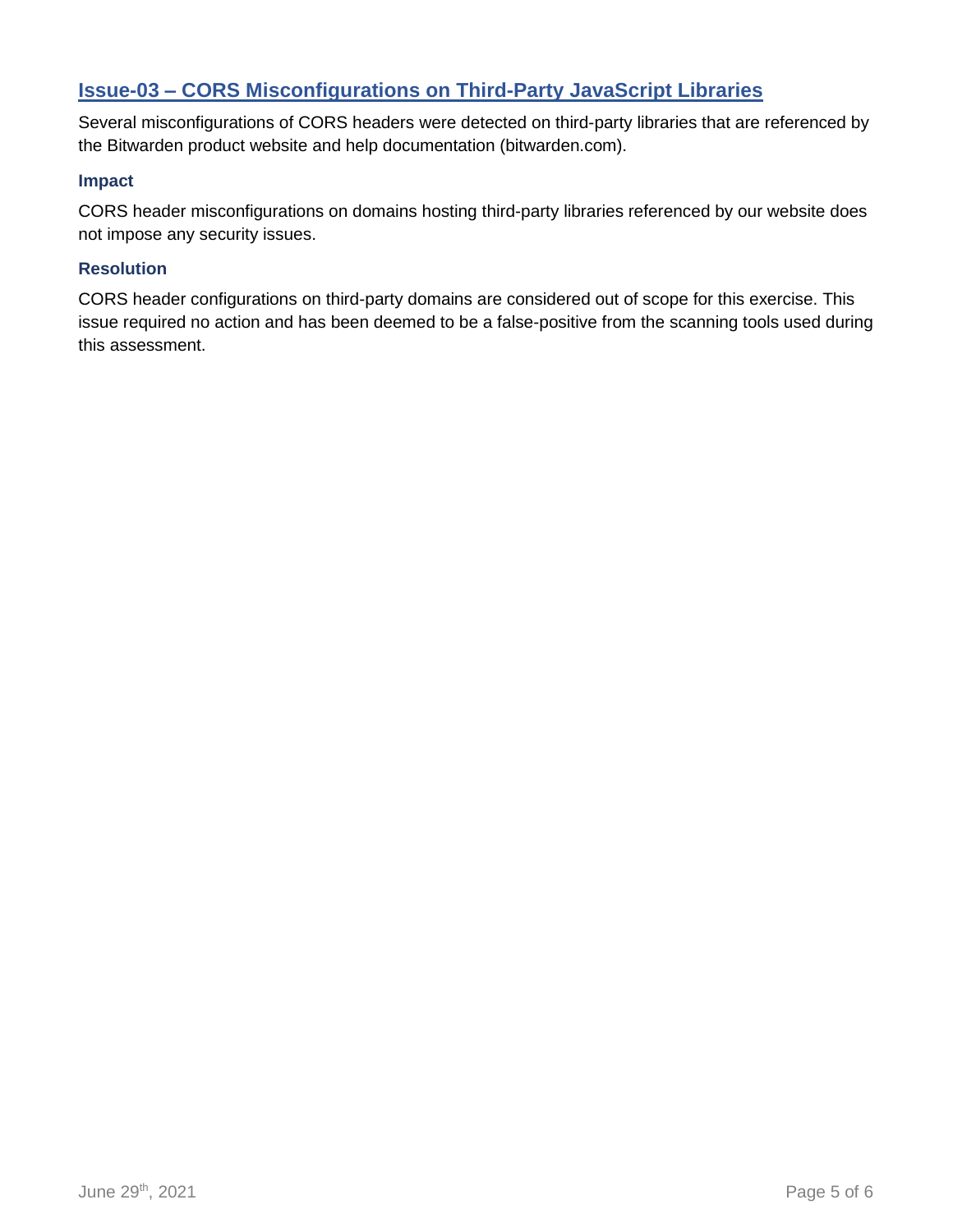This page was intentionally left blank